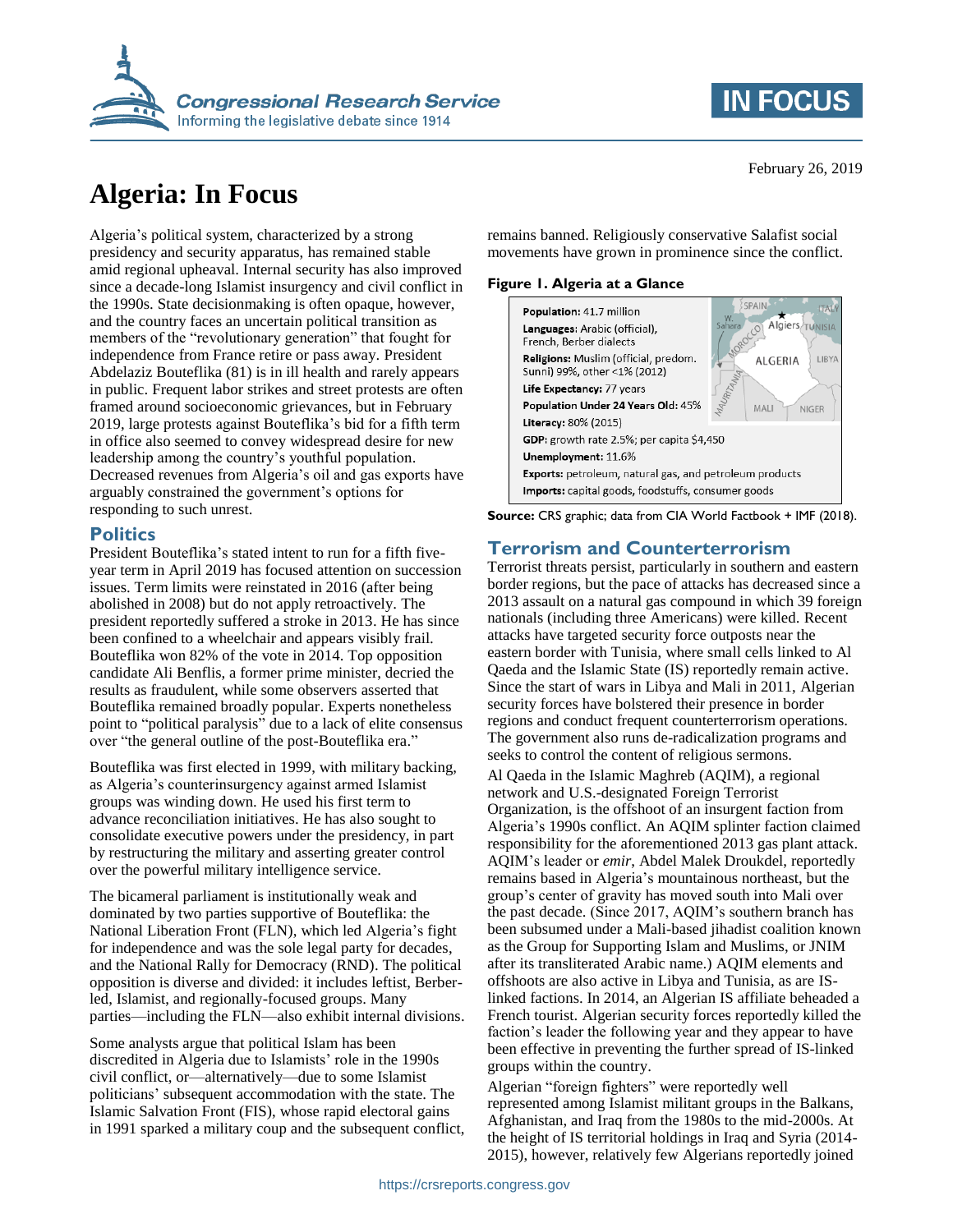the group compared to numbers from neighboring Tunisia and Morocco, among other countries. At one time, 26 Algerians were reportedly held at the U.S. naval base in Guantánamo, Cuba; nearly all have been repatriated or sent to third countries.

#### **The Economy and Energy Sector**

Algeria's state-centric economy depends on energy exports: it has the world's  $11<sup>th</sup>$  largest proven natural gas reserves and  $16<sup>th</sup>$  largest proven oil reserves, and is the  $7<sup>th</sup>$ -largest natural gas exporter. Algeria is also estimated to have the world's third-largest recoverable shale gas reserves. More than half of the formal economy is reportedly comprised of state-owned enterprises, led by the national oil and gas company Sonatrach. Most of Algeria's natural gas exports go to Europe, either by pipeline or ship. As of 2017 (latest), Italy was the top destination for Algeria's exports and China was its top source of imports.

High global energy prices prior to 2014 allowed Algeria to accrue large foreign exchange reserves, which protected it from global economic swings, financed its large military, and funded social programs that arguably assuaged domestic dissent. Amid a drop in energy prices since then, Algeria's foreign exchange reserves have declined by more than half, according to the International Monetary Fund (IMF), while the country's "oil stabilization fund" decreased from \$20 billion to about \$7 billion as of 2017. The IMF has documented ongoing fiscal deficits and a gradual rise in unemployment. (Algeria does not borrow from the IMF but submits to technical monitoring.)

Algerian leaders have called for diversification and more foreign investment, but reforms that could encourage such outcomes have not advanced. Algerian law requires 51% local ownership of foreign investment projects, there are limits on capital flows and currency exchange, and the process of setting up a business is "heavily bureaucratic," according to the U.S. State Department. The government imposed sweeping import restrictions in 2017 in an effort to promote increased local production, causing trade to plummet and possibly fueling inflation and smuggling. Weak infrastructure linkages with neighboring countries and the closure of the border with Morocco also inhibit growth. Critics further point to the absence of a modern financial market and an underdeveloped stock exchange and banking system. Algeria has applied to join the World Trade Organization (WTO), but has yet to qualify.

### **Foreign Policy and Regional Issues**

Algeria's foreign policy emphasizes state sovereignty and non-interference; residual skepticism of Western powers and NATO is a legacy of the country's armed struggle for independence from France (1954-1962). Although Algeria has by far the largest defense budget in Africa, longstanding policy prohibits troop deployments beyond its borders. Relations with neighboring Morocco remain tense due to a rivalry for regional influence and opposing views regarding the disputed territory of Western Sahara. Morocco claims Western Sahara and de facto administers most of it. Algeria hosts and backs the Polisario Front, which seeks independence for the territory. Algeria participated in U.N. convened talks on Western Sahara in late 2018, but does not consider itself a party to the dispute.

Algeria mediated Mali's 2015 peace accord and backs the U.N.-led political process in Libya; generally, Algerian diplomats advocate inclusive political talks to address civil conflicts. Given its large military, financial resources, and aversion to Western direct intervention, Algeria has also periodically sought to coordinate a regional response to terrorism and other cross-border security threats. Yet the country's complex and often distrustful relations with neighboring states have hindered cooperation, as has the leadership's current focus on domestic political questions.

Algeria's foreign policy has often conflicted with that of the United States: e.g., Algeria regularly criticizes Israel, opposed the 2011 NATO-led intervention in Libya, and maintains relations with the Asad government in Syria. With regard to Western Sahara, the United States has recognized neither Morocco's claim of sovereignty nor the Polisario's self-proclaimed Sahrawi Arab Democratic Republic (SADR), which Algeria recognizes as an independent state. The United States has backed U.N.-led talks on the territory's future status.

#### **U.S. Relations**

Like its predecessors, the Trump Administration has emphasized the value of U.S.-Algerian cooperation to counter terrorism (notably via information sharing and coordination in multilateral forums) and respond to crises in neighboring Libya and Mali—while continuing to issue occasional criticism of Algeria's human rights performance and challenging business environment. Algeria's reliance on Russia for most defense acquisitions also remains a point of friction, though Algeria has increased purchases of U.S. equipment in recent years. U.S. foreign direct investment (FDI) stocks totaled \$3 billion as of 2017 (latest), largely in the energy sector.

During a visit to Algiers in 2018, Deputy Secretary of State John Sullivan emphasized the United States' "commitment to strengthening and broadening U.S.-Algerian relations." Algeria's Foreign Minister, Abdelkader Messahel, visited Washington DC in early 2019 for a high-level U.S.-Algeria Strategic Dialogue, which had last convened in 2015. Officials also meet for annual bilateral counterterrorism and joint military dialogues.

U.S. bilateral aid comprised \$1.3 million for International Military Education and Training (IMET) and \$0.5 million for Nonproliferation, Antiterrorism, Demining, and Related Programs (NADR) in FY2017 (latest available). The Administration has requested \$1.0 million in IMET and \$0.5 million in NADR for FY2019. Additional funds have been provided periodically to promote economic growth, strengthen civil society, and counter violent extremism. U.S. exchange programs seek to build relationships with young Algerians and emerging private sector actors. Algeria is also among 12 countries participating in the State Department-led Trans-Sahara Counter-Terrorism Partnership (TSCTP), but has not been a major recipient of aid under the program and appears to prefer bilateral activities. In contrast to Tunisia and Egypt, Congress has not granted specific authority to the Department of Defense to aid Algeria in securing its border with Libya.

**Alexis Arieff**, Specialist in African Affairs